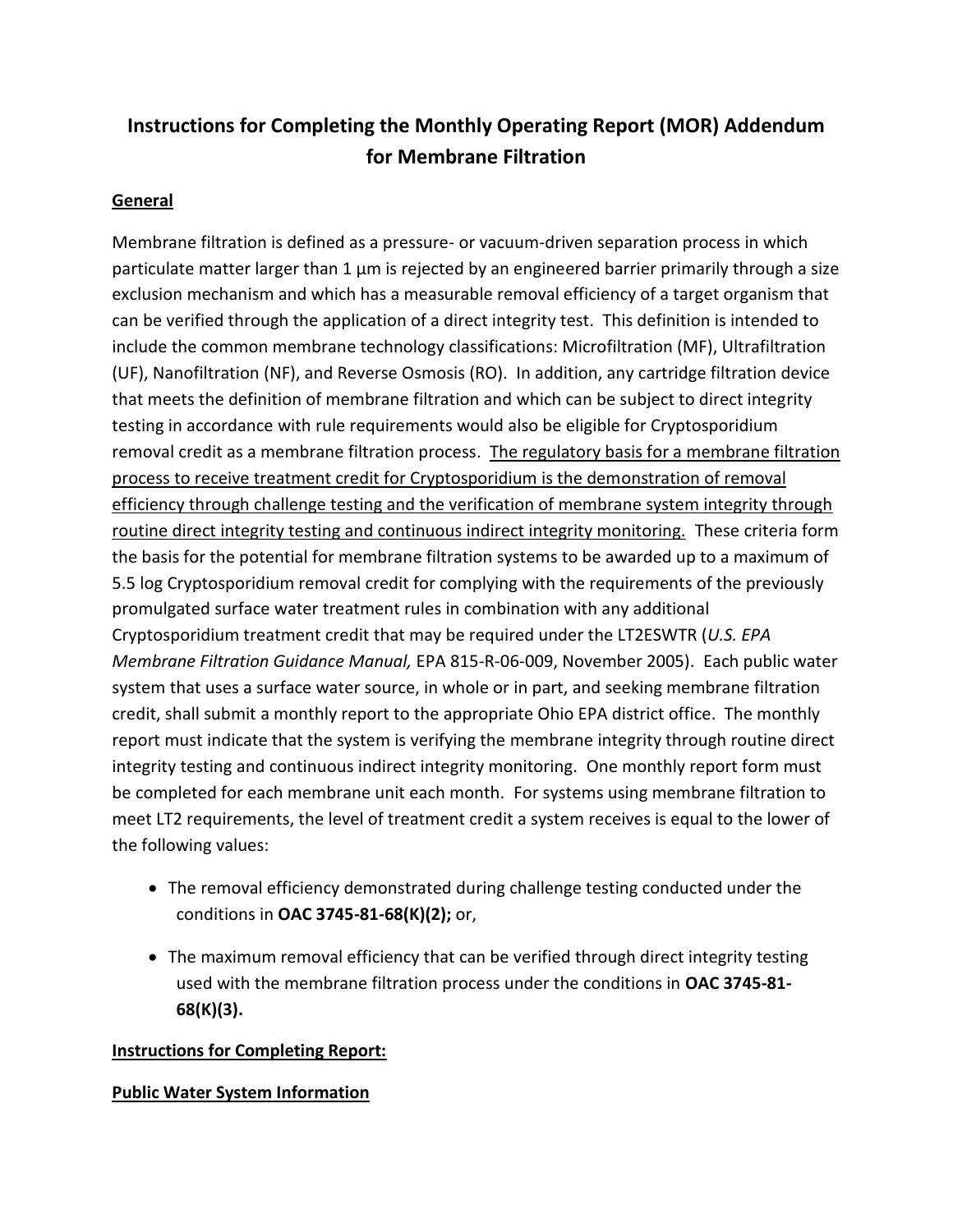- (A) Public Water System Name: Print or type name of Public Water System (PWS).
- (B) PWS ID: Enter the PWS ID Number.
- (C) STU ID: Enter the STU ID Number.
- (D) Reporting Period: Enter the month and year in which data was collected.
- (E) Membrane Unit Number: Enter Membrane Unit Number (One form must be filled out for each membrane unit each month).

#### **Direct Integrity Testing Results**

- (F) Upper Control Limit (psi/min): Enter the Upper Control Limit (UCL) as designated in plan approval (for pressure decay rate). This will be the same number every month.
- (G) Minimum Applied Pressure: Enter the Minimum Applied Pressure as designated in plan approval. This will be the same number every month.
- (H) Test Duration: Enter the duration of pressure decay test (in minutes).
- (I) Applied Initial Pressure: Enter the initial test pressure for the direct integrity test.

(Note: This number must be greater than or equal to the Minimum Applied Pressure in item (G) above.)

- (J) Final Pressure: Enter the final test pressure for the direct integrity test.
- (K)  $\triangle$  Ptest (psi/min): Enter the rate of pressure decay during the integrity test.

(Note: If the pressure decay test result ( $\triangle$ Ptest) is greater than the UCL, the membrane must be shut down because it is not meeting the log removal for which it was given credit.)

- (L) Within UCL: Was the direct integrity test result within the UCL? Yes or No
- (M) Date/Time removed from service: Enter the date and time the membrane unit was removed from service.

(Note: If the  $\triangle$ Ptest exceeds the UCL, the system shall remove the membrane unit from service. Systems shall conduct a direct integrity test to verify any repairs, and may return the membrane unit to service only if the direct integrity test is within the established control limit.)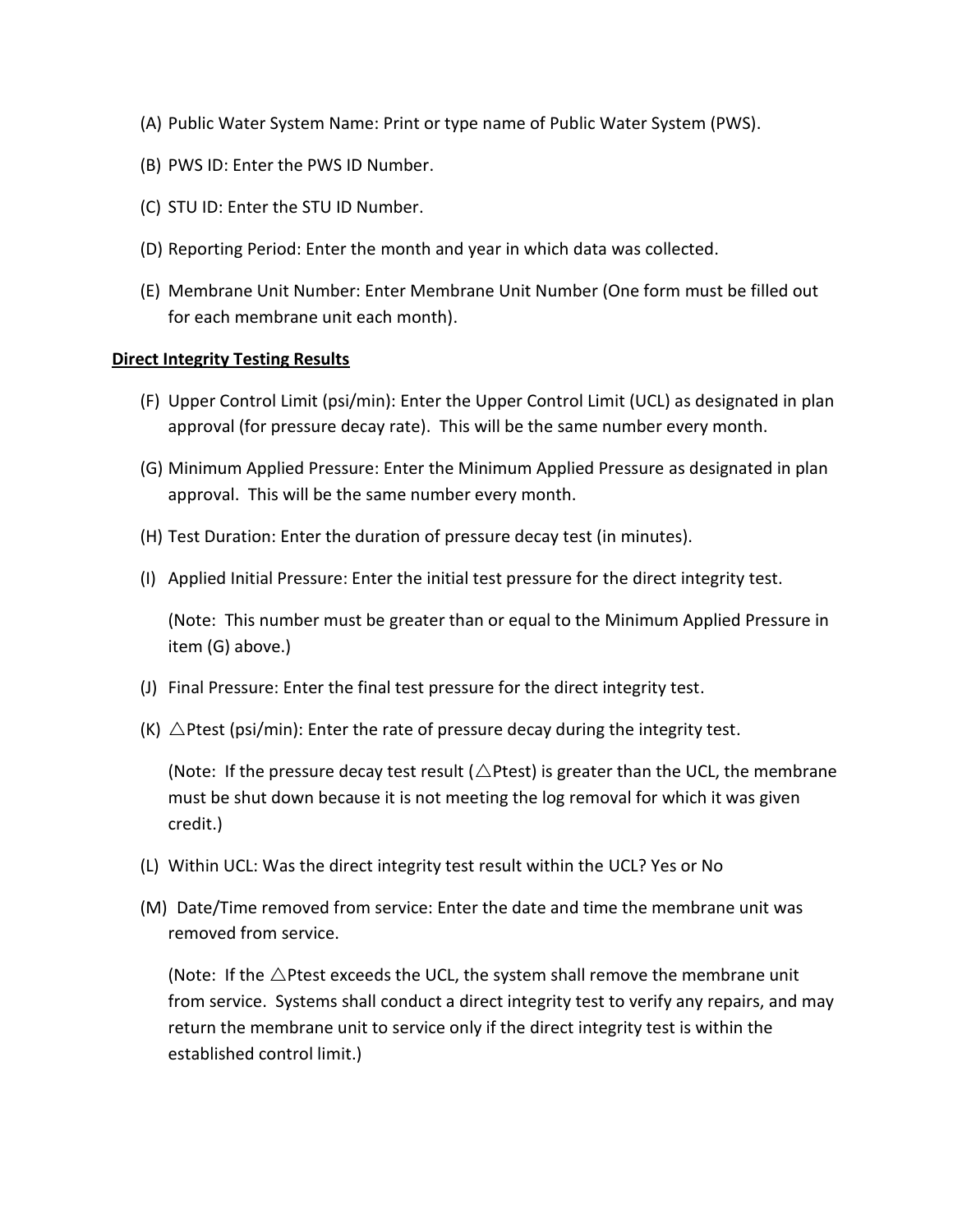- (N) Description of repair work: Describe the corrective action taken/repair work completed as a result of the UCL exceedance.
- (O) Applied Initial Pressure: Enter the initial test pressure for the direct integrity test following repair work.
- (P) Final Pressure: Enter the final test pressure for the direct integrity test following repair work.
- $(Q)$   $\triangle$ Ptest (psi/min): Enter the rate of pressure decay during the direct integrity test.
- (R) Within UCL ? Was the direct integrity test result within the UCL? Yes or No
- (S) Date/Time returned to service: Enter the date and time the membrane unit was returned to service following repair work and an acceptable direct integrity test result.

### **Indirect Integrity Testing Results (Turbidity Monitoring)**

(T)Was the membrane unit monitored separately and continuously (every 15 minutes) for the month? Enter Yes or No. If no, explain.

(U)Was the continuous membrane monitoring or recording (every 15 minutes) offline during the month? Enter Yes or No. If yes, indicate the date(s), duration and individual membrane grab sampling frequency on a separate sheet.

(V)Was the turbidimeter calibrated this month per manufacturer's specifications? Enter Yes or No.

(W)Did the turbidity results from the membrane unit exceed 0.15 NTU in two consecutive measurements taken 15 minutes apart? Enter Yes or No. If yes, complete the table located at the bottom of MOR.

(X)Date: Enter the date that turbidity results from the membrane unit exceeded 0.15 NTU in two consecutive measurements taken 15 minutes apart.

(Y)Times: Enter the times that turbidity results from the membrane unit exceeded 0.15 NTU in two consecutive measurements taken 15 minutes apart.

(Z)Turbidity Measurements (NTU): Enter the turbidity results that exceeded 0.15 NTU in two consecutive measurements taken 15 minutes apart.

(AA)Date/Time removed from service: Enter the date and time the membrane unit was removed from service. Membrane units must be immediately taken offline for direct